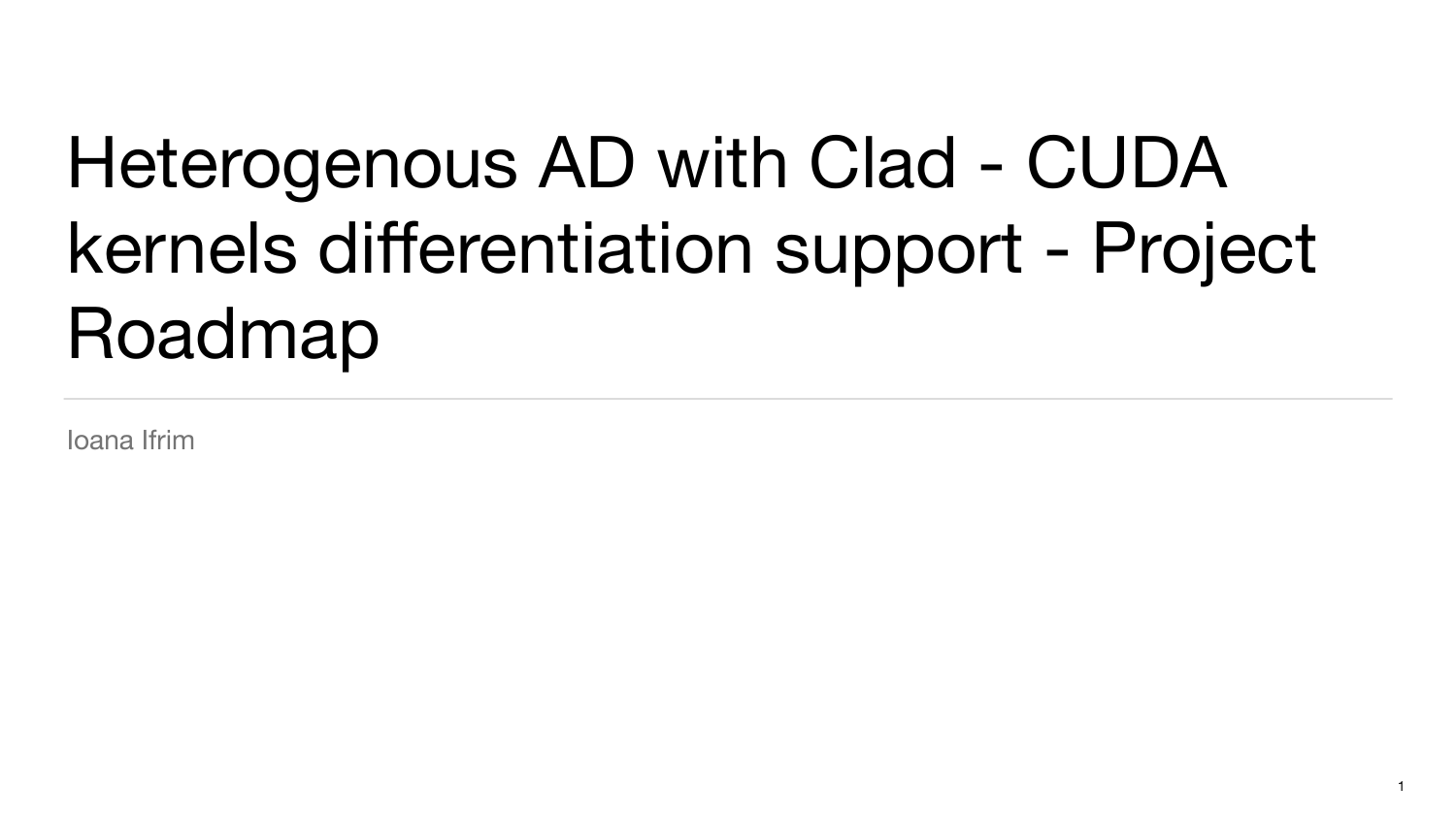## Agenda

#### 12. ACAT proceedings — Q1/II

10. Improve test cases and demonstrators — Q1/II



11. Differentiate CUDA kernels — Q1/II

- ACAT proceedings
- Differentiating CPU programs
- Differentiating GPU programs
- Heterogeneous AD
- Improve test cases and demonstrator
- Q1 remaining goals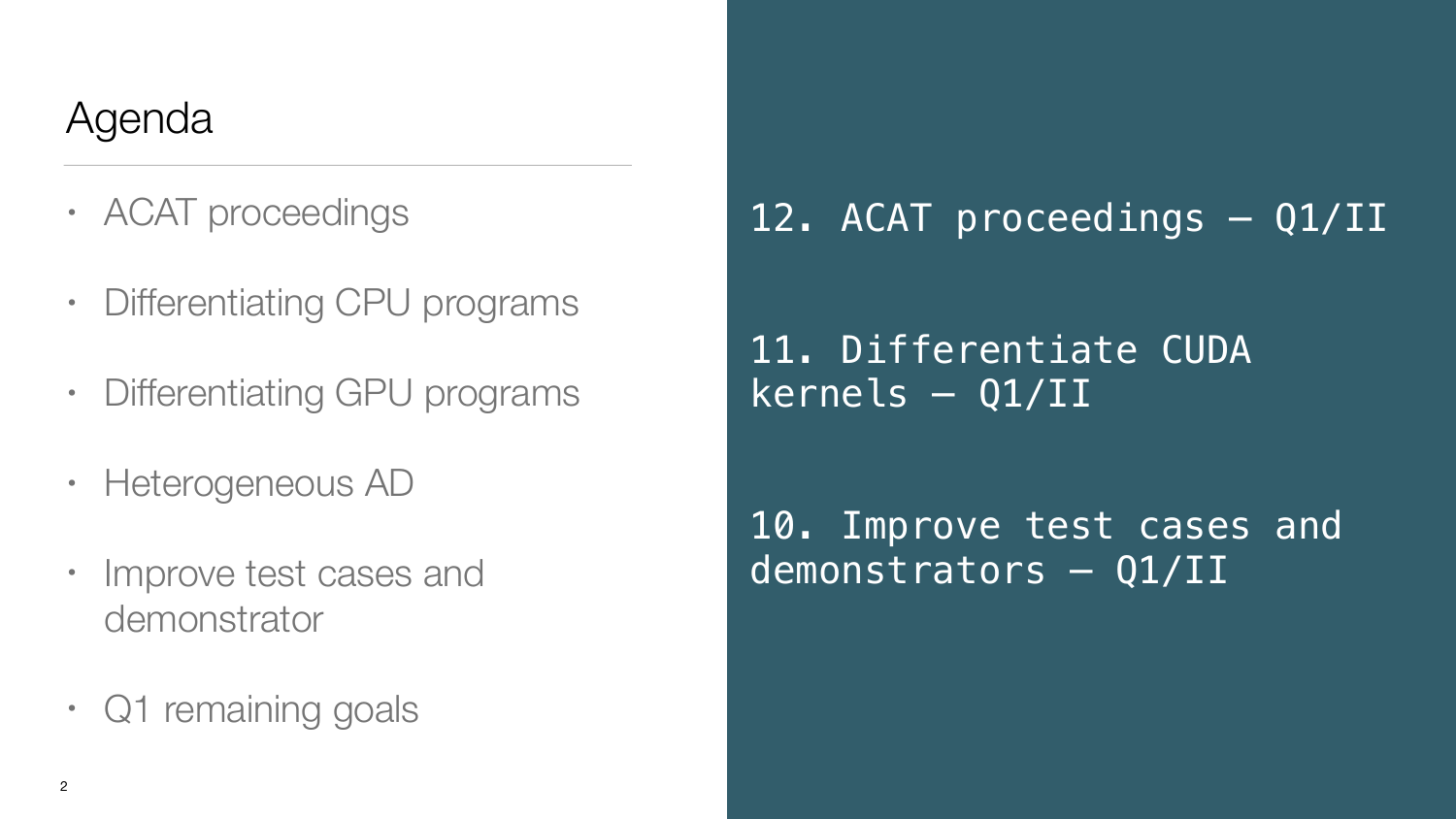### 12. ACAT proceedings — Q1/II

### 11. Differentiate CUDA kernels — Q1/II

### 10. Improve test cases and demonstrators — Q1/II



## Tasks ACAT proceedings: <http://arxiv.org/abs/2203.06139>

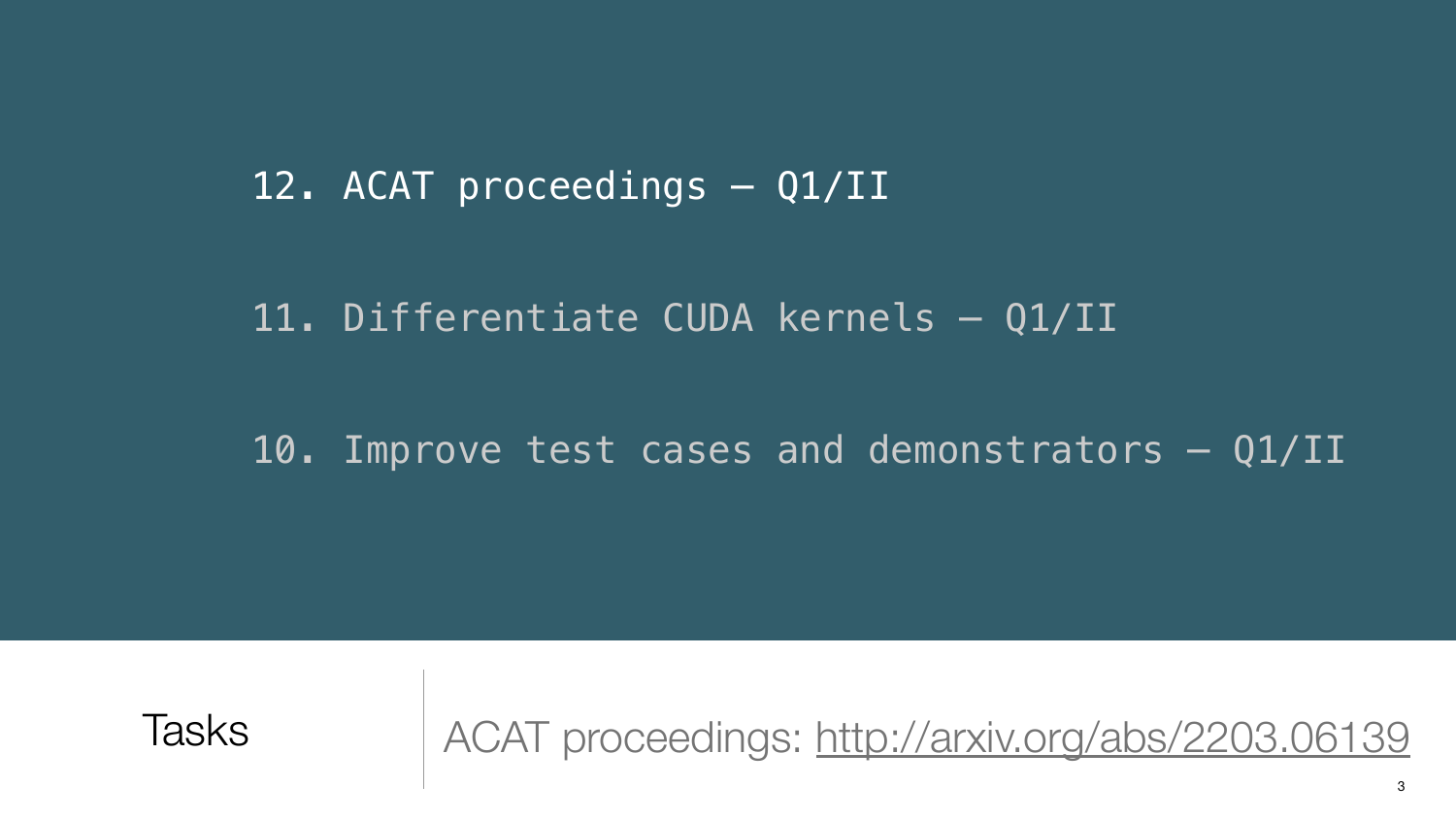## Tasks Differentiate CUDA kernels

## 12. ACAT proceedings — Q1/II

### 11. Differentiate CUDA kernels — Q1/II

### 10. Improve test cases and demonstrators — Q1/II



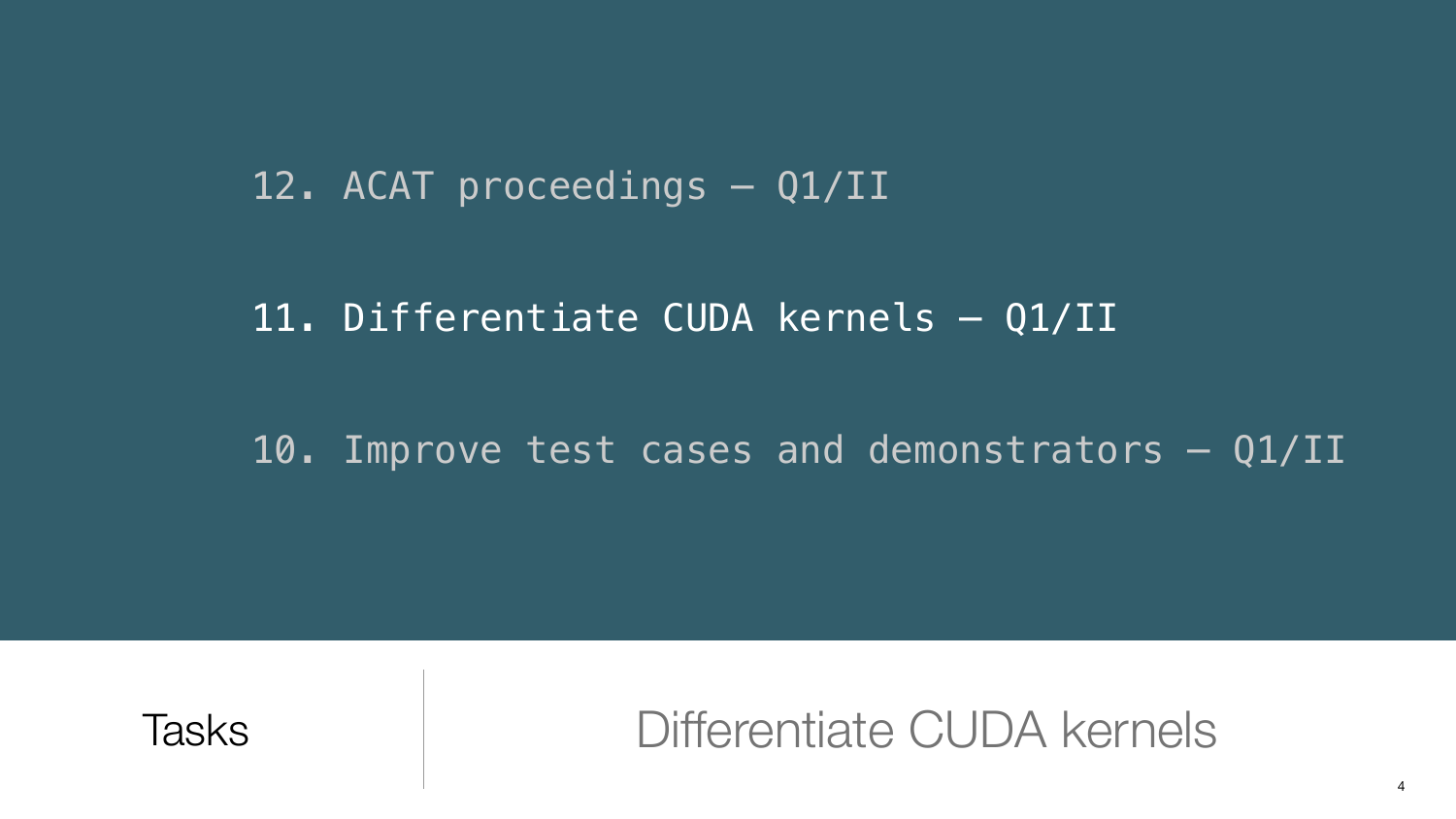## Differentiating CPU programs

- The RHS code is a typical CPU computation of a function's gradient wrt given values
- Data iteration speeds result from both number of data points and available computational power
- We care deeply about iteration speeds for converging gradient descent procedures
- Increase iteration speeds:
	- accelerate computation by porting CPU C++ code to CUDA
	- distribute computations onto multiple GPUs (compute objective function wrt outputs on GPU:0; return results to the different GPUs.; calculate gradients on each GPU; sum up gradients on GPU:0; use the optimiser on GPU:0)

double  $x = 5.0$ ,  $y = 4.0$ ,  $d_x = 0;$ fn\_dx.execute(x, y, &d\_x);



```
#include "clad/Differentiator/
Differentiator.h"
#define N 100
```
double fn(double x, double y) { return x\*x\*y + y\*y; }

auto fn\_dx = clad::gradient(fn, "x");

//void fn\_grad\_0(double x, double y, // clad::array\_ref<double> \_d\_x) {..}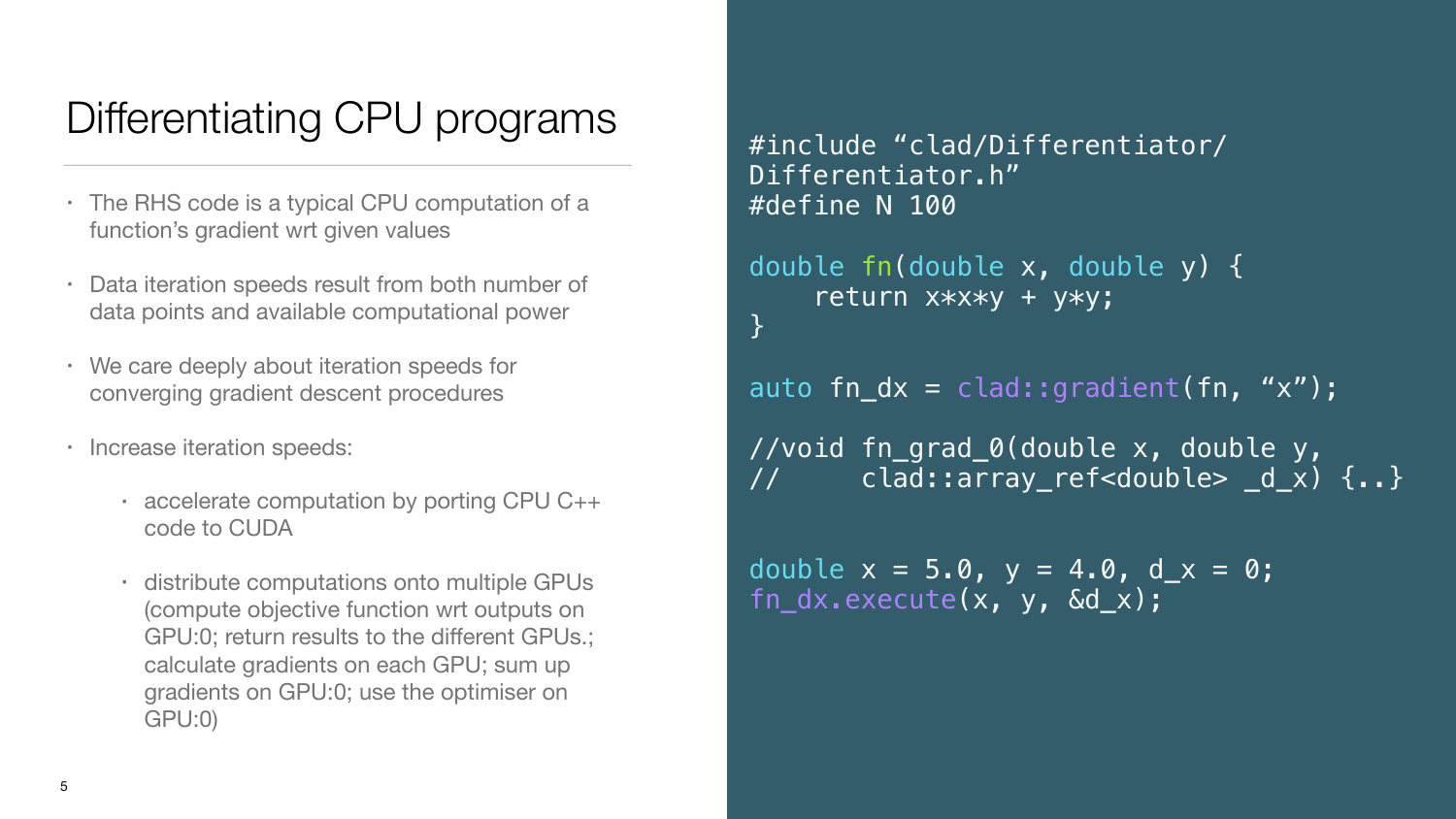clad::array\_ref<double> \_d\_y); auto  $fn_{q}rad = clad::gradient(fn);$ 

#include "clad/Differentiator/Differentiator.h" #define N 100

double \_\_device\_\_ fn(double x, double y) return x\*x\*y + y\*y;

void fn\_grad(double x, double y, clad::array\_ref<double> \_d\_x,

void \_\_global\_\_ foo\_grad(double\* x, double \*y, double \*dx, double \*dy) {**int**

 int i **=** blockIdx.x**\***blockDim.x **+** threadIdx.x; if (i<100)

 $fn_{g}rad(x[i], y[i], \& dx[i], \& dy[i]);$ 







}

void  $q$ lobal foo(double\* x, double \*y) fn(x, y);

## Differentiating GPU programs

- Clad could be invoked on \_\_device functions
- We can compute the derivative of GPU programs by calling a Clad function in a GPU kernel
- device functions can then be called from CUDA kernels => Clad has GPU support (can be called from the device with no conflicts)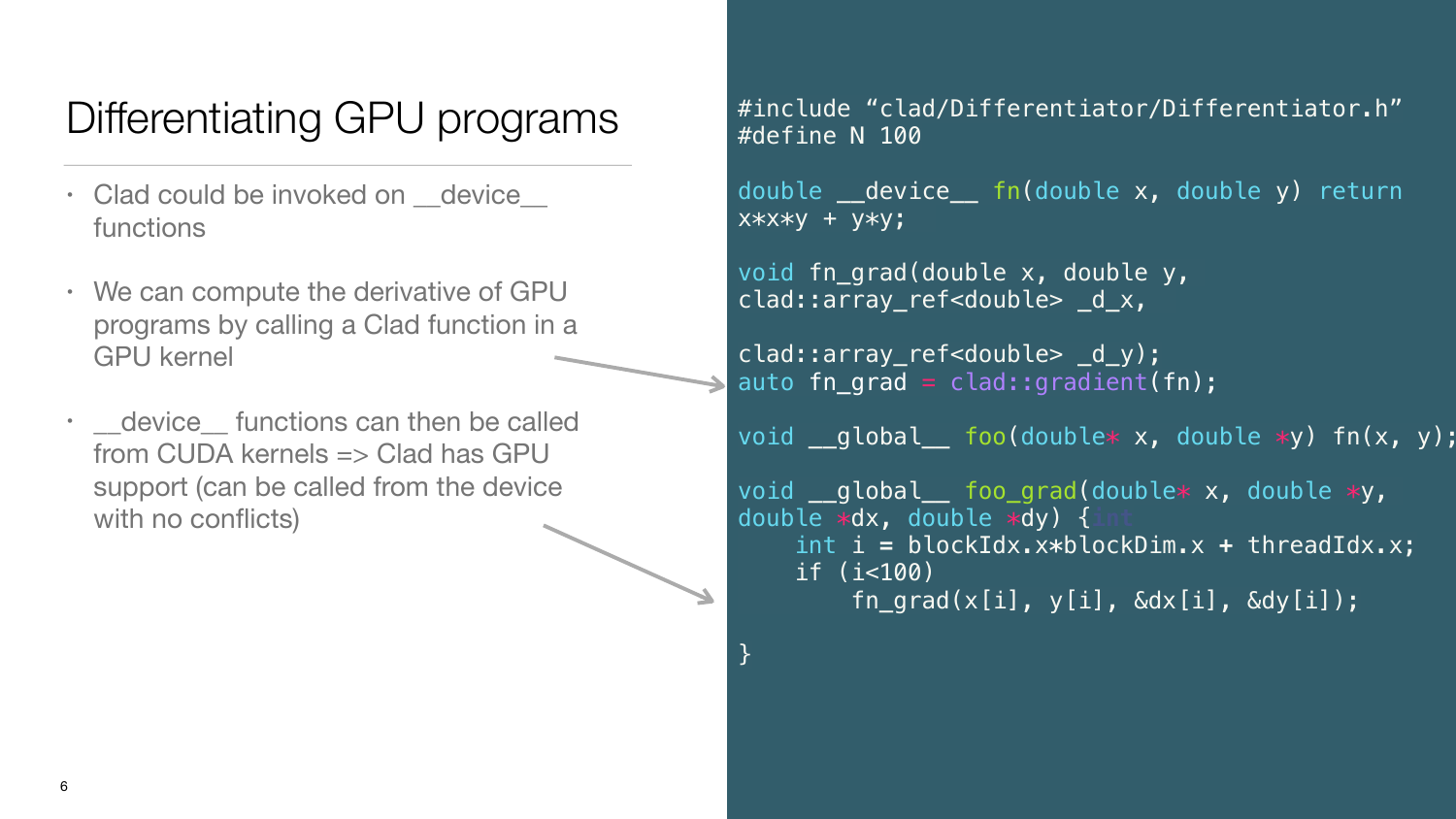- Each parameter's gradient is computed by a thread
- The gradient matrices are copied back to the host for further computations

#### int main() {

```
 double *host_x, *x, *host_y, *y, dx, host_dx, dy, host_dy;
    host x = (double*)malloc(N\astsizeof(double));
     host_y = (double*)malloc(N*sizeof(double));
     host_dx = (double*)malloc(N*sizeof(double));
     host_dy = (double*)malloc(N*sizeof(double));
     for (int i = 0; i < N; i++) {
          host_x[i] = rand()%100;
          host_y[i] = rand()%100;
 }
     cudaMalloc(&x, N*sizeof(double));
     cudaMalloc(&y, N*sizeof(double));
     cudaMalloc(&dx, N*sizeof(double));
     cudaMalloc(&dy, N*sizeof(double));
     cudaMemcpy(x, host_x, N*sizeof(double), cudaMemcpyHostToDevice);
     cudaMemcpy(y, host_y, N*sizeof(double), cudaMemcpyHostToDevice);
    \boxed{\text{foo\_grad}\ll\ll1/256+1}, 256>>>(x, y, dx, dy);
     cudaDeviceSynchronize();
     cudaMemcpy(&host_dx, dx, N*sizeof(double), 
cudaMemcpyDeviceToHost);
     cudaMemcpy(&host_dy, dy, sizeof(double), 
cudaMemcpyDeviceToHost);
```
}

## Differentiating GPU programs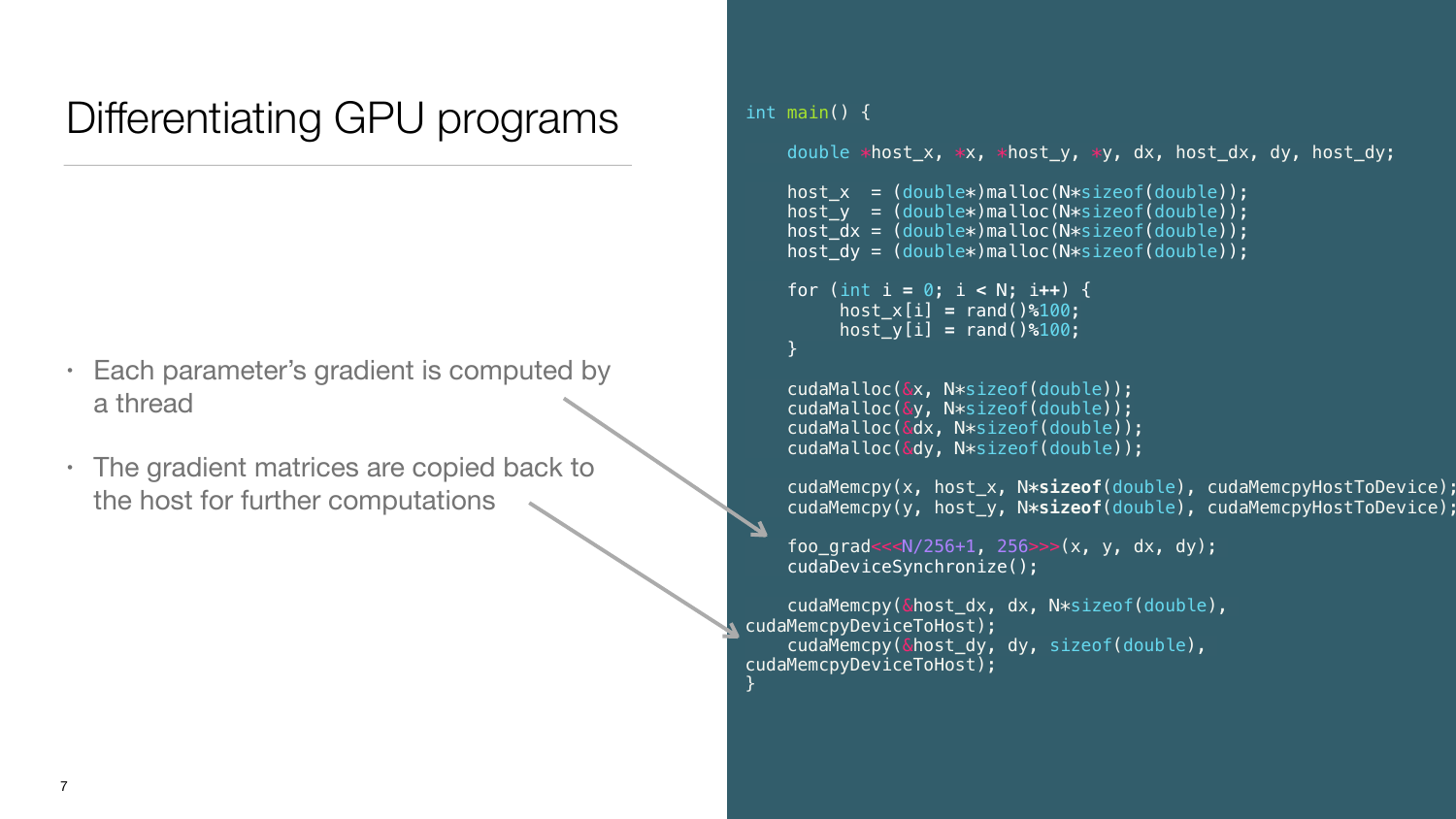#include "clad/Differentiator/Differentiator.h"

```
// GPU Kernel
__global__ 
void collide(float* x_in, float* x_out) {
    size_t i = threadIdx.x;
     if (i < 100) {
        x_out[i] += 7 * x_in[i] * x_in[i] - 5 * x_in[i]; }
}
  // Wrapper CPU function which calls kernel
  void kern(float* x_in, float* x_out) {
        collide<<<1, 100>>>(x_in, x_out);
   }
```
#### Heterogeneous AD | Goal: take derivatives of programs running both on CPU and GPU

```
// Main CPU code that calls wrapper function
void compute(int nTimeSteps, float* x_in, float* x_out) {
     for (unsigned int i=0; i<nTimeSteps/2; i++) {
         kern(x_in, x_out);
        kern(x_out, x_in); }
}
auto compute_grad = clad::gradient(compute);
```
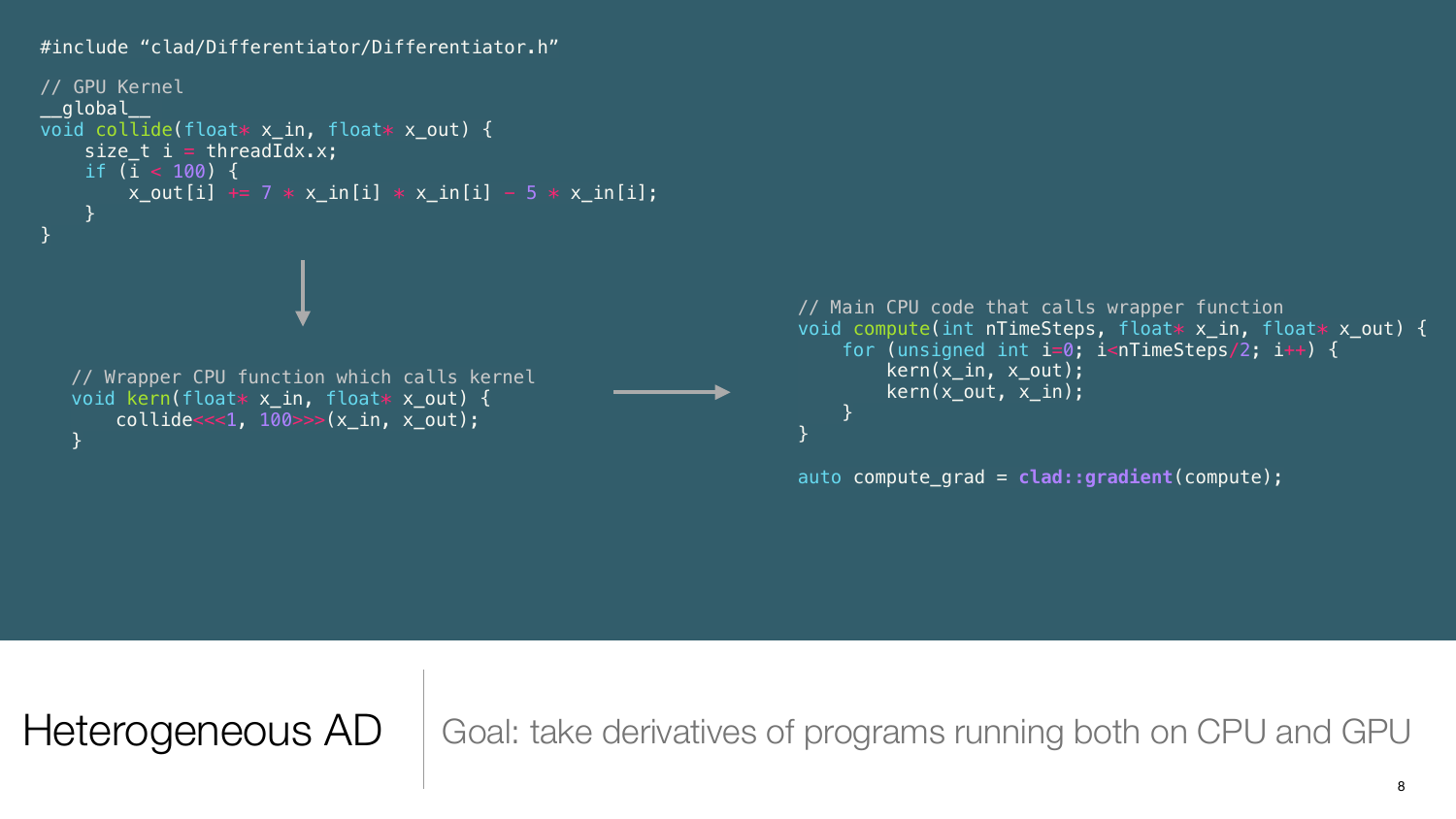auto grad\_collide = **clad::gradient**(collide\_body);

```
\overline{\rule{0pt}{6pt}}global\overline{\rule{0pt}{6pt}}void grad_collide_kern(float* x_in, float* x_out, float* d_x_in,
float* d_x_out) {
      grad_collide(x_in, x_out, d_x_in, d_x_out);
}
```
// A wrapper GPU kernel for calling the reverse mode on collide.

```
// GPU Kernel
\_global\_void collide(float* x_in, float* x_out) {
     collide_body(x_in, x_out);
}
__device__
void collide_body(float* x_in, float* x_out) {
    size_t i = threadIdx.x;
     if (i < 100) {
        x_out[i] += 7 * x_in[i] * x_in[i] - 5 * x_in[i]; }
}
```
## WIP - Design Changes | Moved kernel body into a device function

```
// CPU kern call; calls the gradient collide GPU kernel.
void grad_kern(float* x_in, float* x_out,
              \lceil float* d_x_in, float* d_x_out) {
     grad_collide_kern<<<1, 100>>>(x_in, x_out, d_x_in, d_x_out);
}
```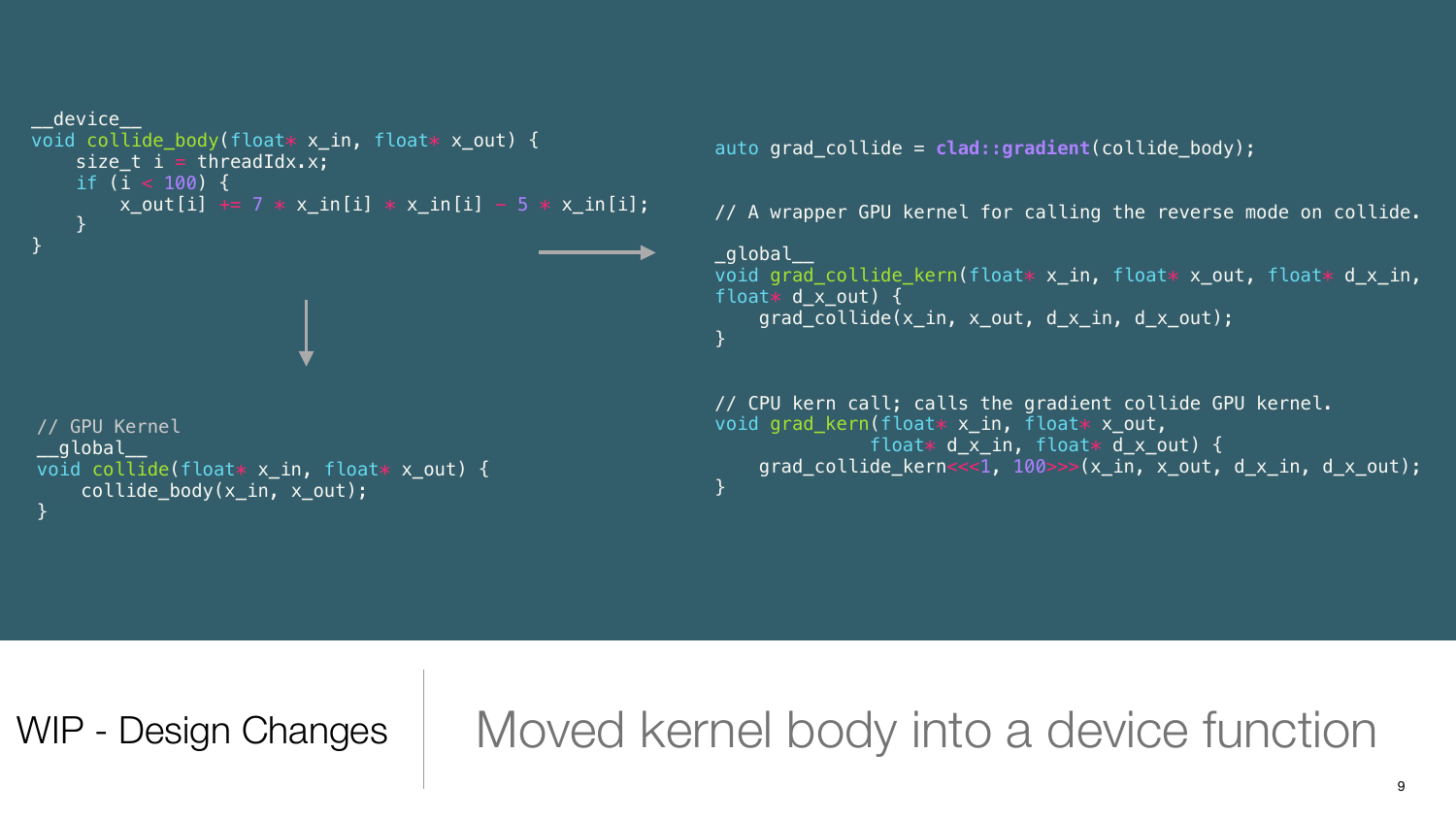```
auto compute_grad = clad::gradient(collide_body);
```

```
\frac{312C}{1}, \frac{1}{100}, \frac{1}{100}, \frac{1}{100}, \frac{1}{100}, \frac{1}{100}, \frac{1}{100}, \frac{1}{100}, \frac{1}{100}, \frac{1}{100}, \frac{1}{100}, \frac{1}{100}, \frac{1}{100}, \frac{1}{100}, \frac{1}{100}, \frac{1}{100}, \frac{1}{100},
 float another_x_in;
f(x) = \begin{pmatrix} 1 & 1 & 1 \\ 1 & 1 & 1 \\ 1 & 1 & 1 \end{pmatrix}\bigwedgecurrently
                                                                                                           changes
   device
void collide_body(float* x_in, float*
x_out) {
size_t i = threadIdx.x; if (i < 100) {
                x_ out[i] += 7 * x_in[i] *x_{\text{min}}[i] - 5 * x_{\text{min}}[i]; }
}
```

```
// Clad supports differentiating calls to functions that
// Return void like so:
void collide_body(float* x_in, float* x_out) {}
float fn(float* x_in, float* x_out) {
    collide_body(float* x_in, float* x_out);
     return x_in[99]+ x_out[99];
}
auto compute_grad = clad::gradient(fn);
```


## Modified Clad to accept `void` type functions



WIP - Design Changes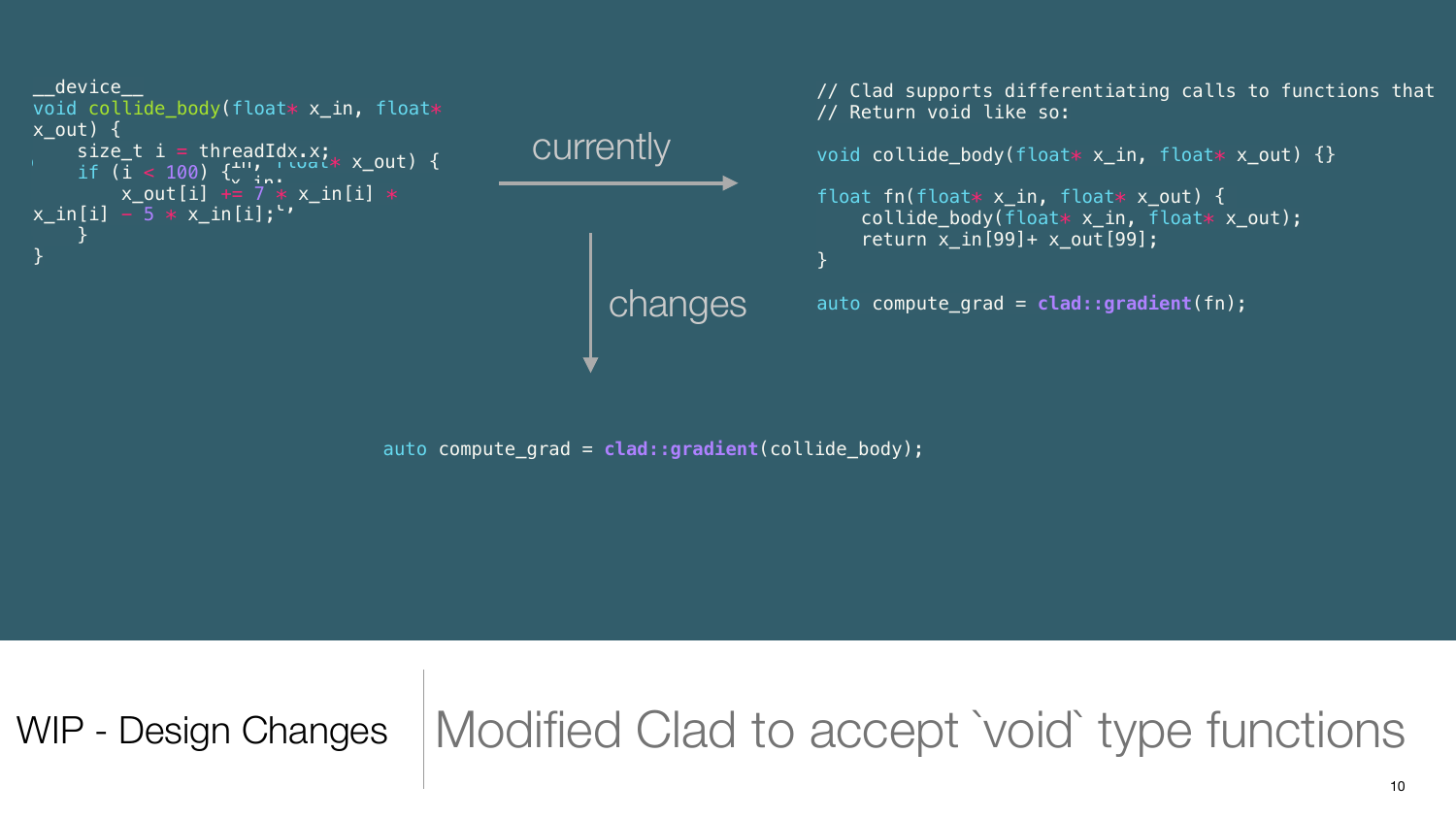#### double fn(float x\_in, double\* x\_out) { float another\_x\_in; float another\_x\_out; }



changes

double fn\_grad(float x\_in, double\* x\_out, clad::array\_ref<float> d\_x\_in, clad::array\_ref<double> \_d\_x\_out) {

}

Modified Clad arrays to take parameter type not function type





https://github.com/vgvassilev/clad/issues/385

11

WIP - Design Changes

**Currently**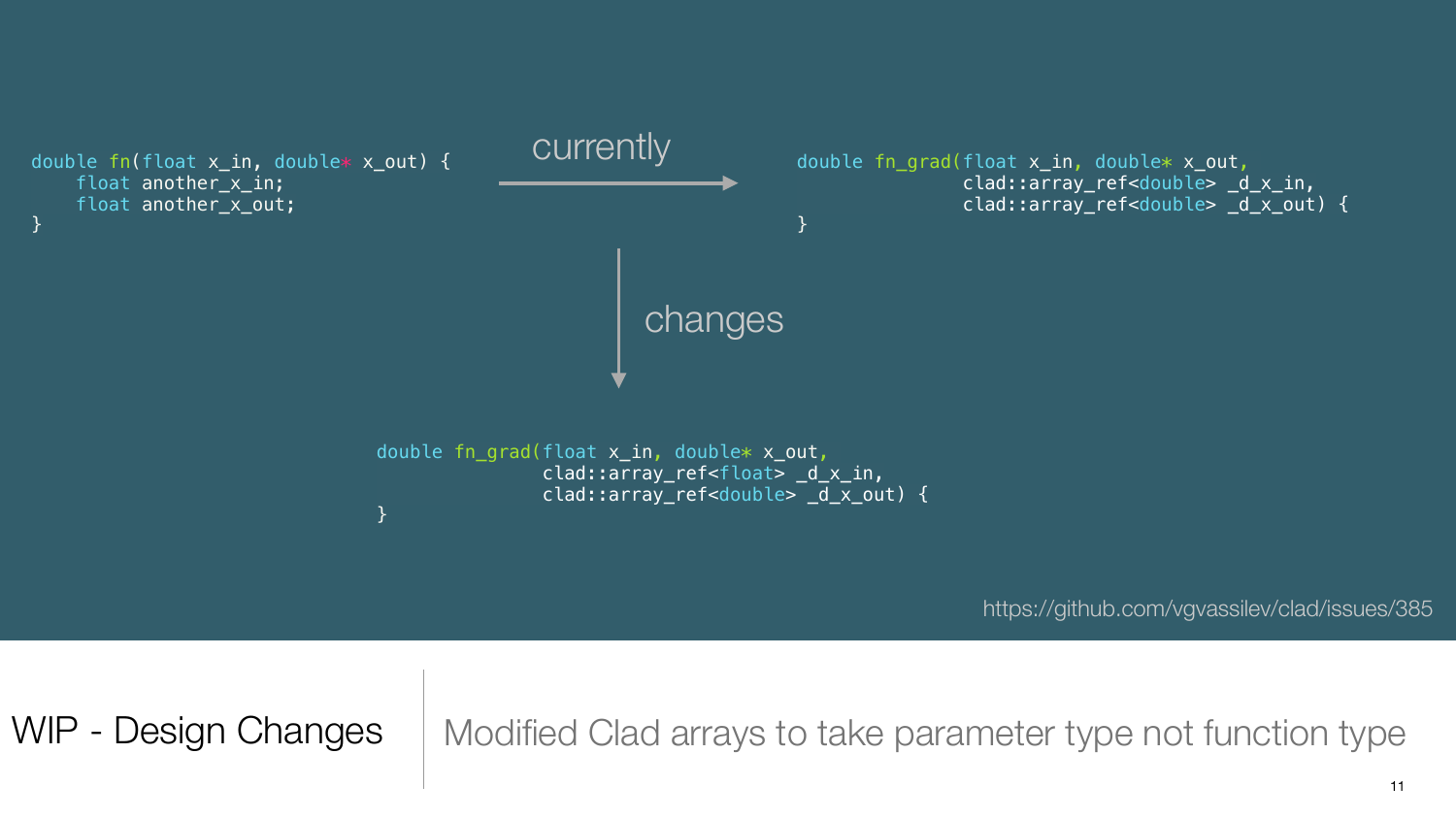void \_\_device\_\_ foo(double\* x, double \*y, double \*dx, int i **=** blockIdx.x**\***blockDim.x **+** threadIdx.x;

 $x[i]$  +=  $x[i]$  \*  $x[i]$  \* 3 +  $y[i]$  \*  $y[I]$ ;

## Support CUDA constructs (blockIdx / threadIdx)

```
double *dy) {int
     if (i<100) 
}
```


WIP - Design Changes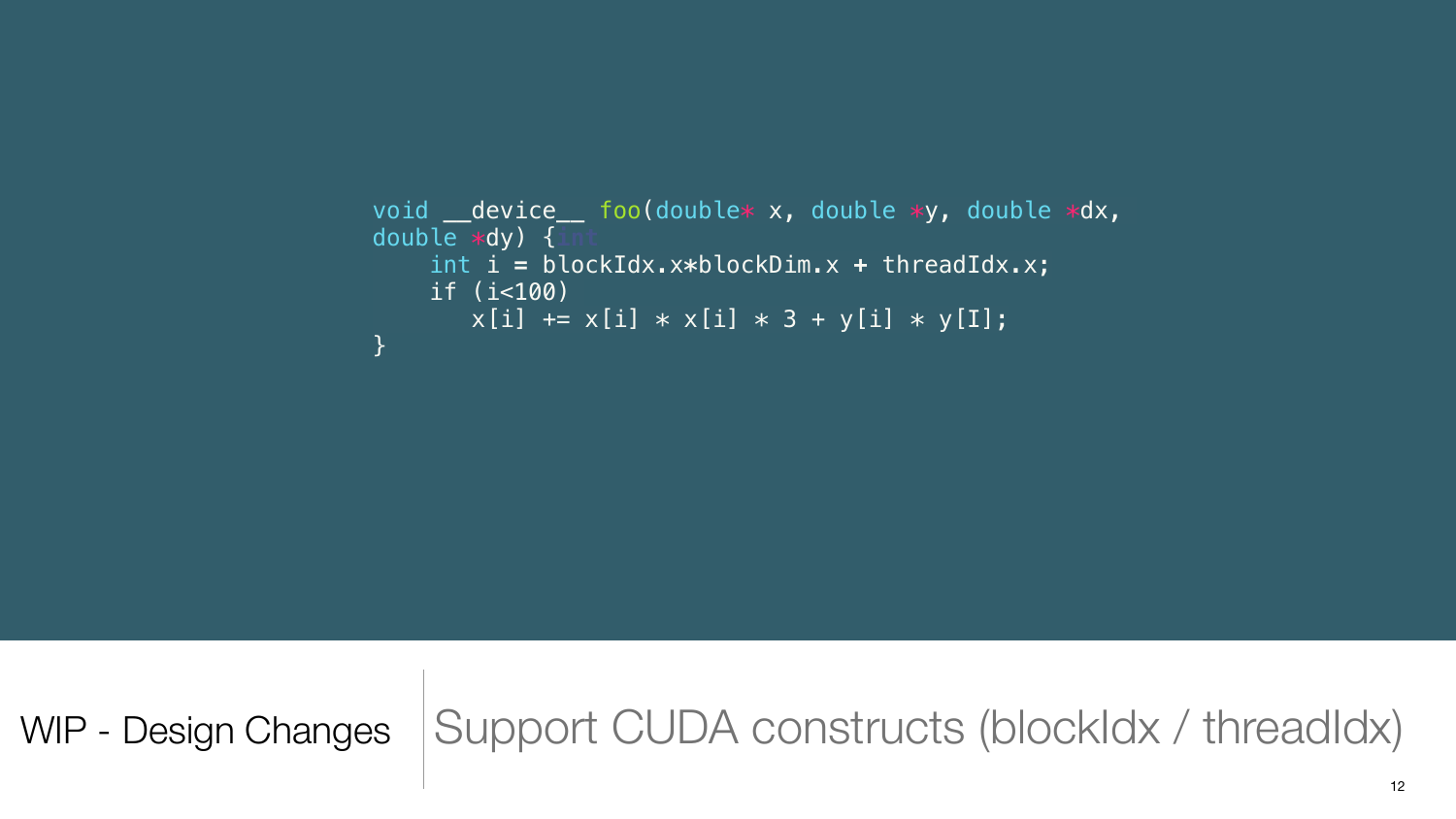## 12. ACAT proceedings — Q1/II

### 11. Differentiate CUDA kernels — Q1/II

### 10. Improve test cases and demonstrators — Q1/II



## Tasks Improve test cases and demonstrators - [Binder](https://mybinder.org/v2/gh/vgvassilev/clad/master?labpath=/demos/Jupyter/Intro.ipynb)